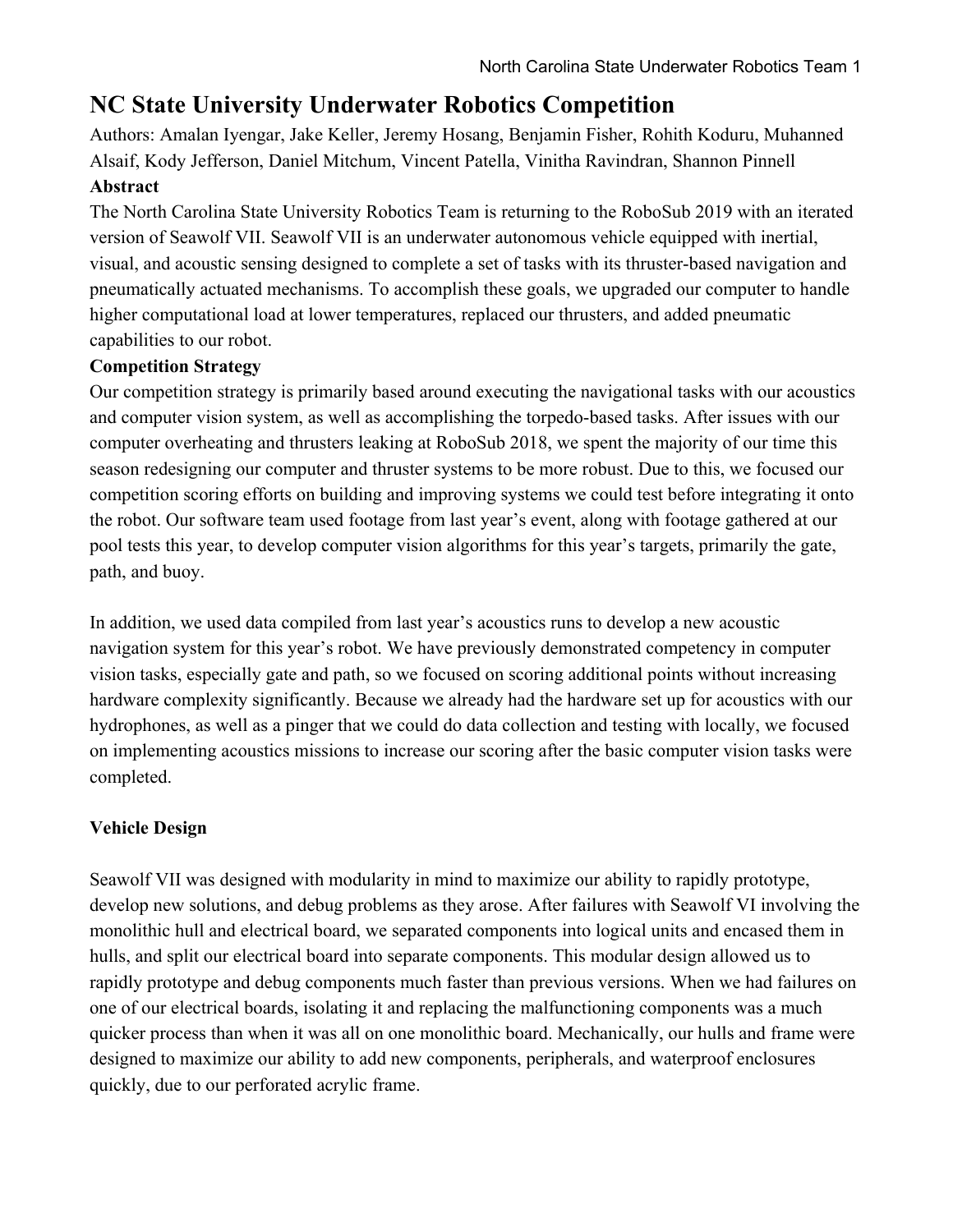

### **Mechanical**

From the mechanical point of view, we decided to stick with last year's modular design due to its ease of replacing and adding new components. The innovation in this year's robot can be seen in the improvements made to the robot. The frame of the robot was tweaked to further reduce the effect of stress concentration at critical joints. While keeping up with heavy utilization of 3D printing in our mechanical designs from last year, we added 3D printed boots to the legs of the robot and braces to the side of the frame to counteract the lateral bending moment in our frame.To improve our acoustic efficiency we designed and fabricated an array matrix that would allow the hydrophones to be mounted in different configurations. We gave equal importance to balancing creativity and functionality. For example, the handles for the robot were changed to be more ergonomic but at the same time allowed us to express our design creativity. With the help of the electrical team we were able to create an integrated pneumatics board powered by an arduino that was packaged into a waterproof enclosure along with solenoid valves that are arranged in a 6x2 manifold. This allowed us to organize the pneumatic tubing and allow for clean and tidy connections.

#### **Electrical**

Seawolf VII's electrical boards are split into five units, each connected to various sensing and power peripherals, all connected by a backplane. The power board takes raw battery input and connects them in parallel with reverse-polarity-protection and short circuit protection circuitry in order to balance the current draw between the two batteries and shut one off in case of a short circuit. The conversion board regulates that power through one switching regulator and two linear dropout regulators to the peripherals, including the computer, microcontrollers, and the acoustics system. Consistent to our theme of modular design, there are three microcontrollers, each with limited, dedicated functionality. The power board microcontroller measures voltage and current from the batteries and shuts off the boards when the voltage dips too low to protect batteries and our peripherals. The thruster board microcontroller takes a serial input with each of the desired thruster outputs and outputs six PWM signals to each of our thrusters. Finally, the serial board microcontroller handles serial communication from the computer and multiplexes communication between the rest of the microcontrollers.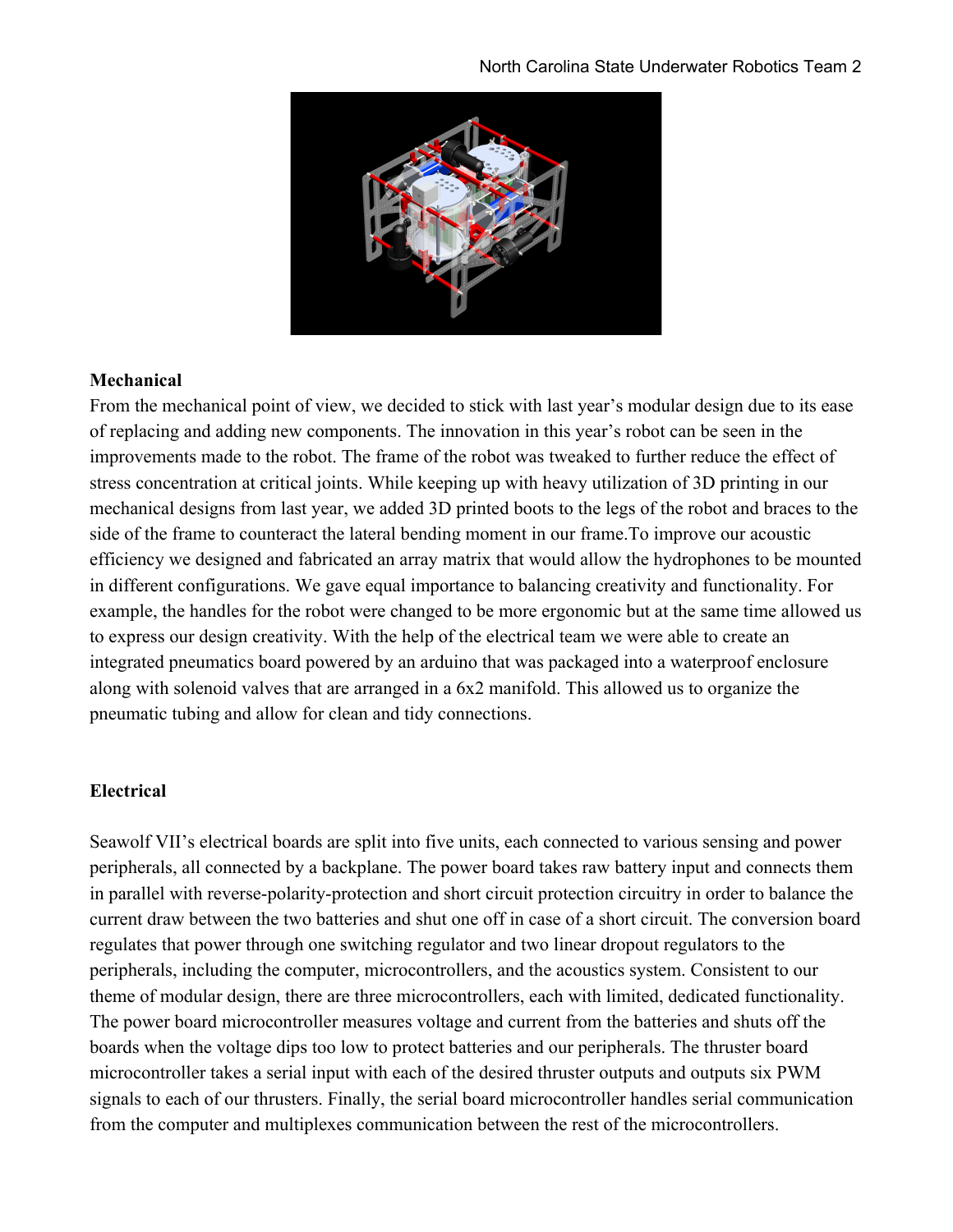#### **Acoustics**

The acoustics system consists of four HTI hydrophones, a new analog filtering and amplification board we designed this year, and a digital USB oscilloscope. The use of a USB oscilloscope over a similar system with ADCs and computation on an FPGA or microcontroller allowed us to implement our acoustics system far more simply and with greater computational efficiency. The oscilloscope is configurable via Picotech's software libraries, allowing us to carefully set trigger values on the oscilloscope. Once that trigger is reached, it sends an interrupt to our computer running the mission code. By offloading the triggering logic to the oscilloscope, we freed up valuable computational resources on our computer to only process acoustics data when a valid signal was present.

Because the oscilloscope dictated when there was a valid ping, reducing the false positive rate of signal detection was critical. Without filtering, the signal to noise ratio with thrusters on was less than -20dB, making signal indistinguishable from the electromagnetic interference from the thrusters. We designed an analog frontend filter and amplifier with selectable gains via a DIP-switch. When we integrated this into our acoustics system, we were able to achieve a SNR of 120 dB and easily distinguish pings.

We also improved our algorithms this year. By doing time-domain cross-correlation instead of frequency-domain phase shift calculation, we were able to move our hydrophones further apart. This added noise resistance to our system, which is critical as small errors in time difference calculation can lead to large errors in angle of arrival. The location of a pair of receivers and the time difference of arrival of the ping defines a hyperboloid in 3-dimensional space. The intersection of three such hyperboloids gives the position of the pinger. We found that this multilateration calculation was very susceptible to noise, so we focused on calculating just the angle of arrival, rather than angle and distance. To calculate the angle of arrival, we treated our four hydrophones as four independent sets of three receivers and computing the least squares residual between them. Because the distance to the pinger is significantly greater than the spacing between hydrophones, we showed that the hyperboloids could safely be approximated as cones, greatly reducing the computational complexity of calculating those intersections.

#### **Software**

Our software system is a publish/subscribe architecture to a hub server, part of Libseawolf, a set of libraries developed by the club since its founding in 2004. Applications to interface with peripherals, perform stabilization with software PID controllers, and control thrusters each communicate through hub with other applications. Mission code sits on top of these applications interfacing with hub to create state-based sequences of actions waiting on transitions of data in hub.



This year, our team was not able to test in the water as much due to issues reserving a pool. To remain prepared for running missions, the software team worked on improving our custom-made simulator with improved graphics and configurability. Last year, the team created a simple 3d

engine that used basic shape drawing functions to render rough shapes of the entities the robot would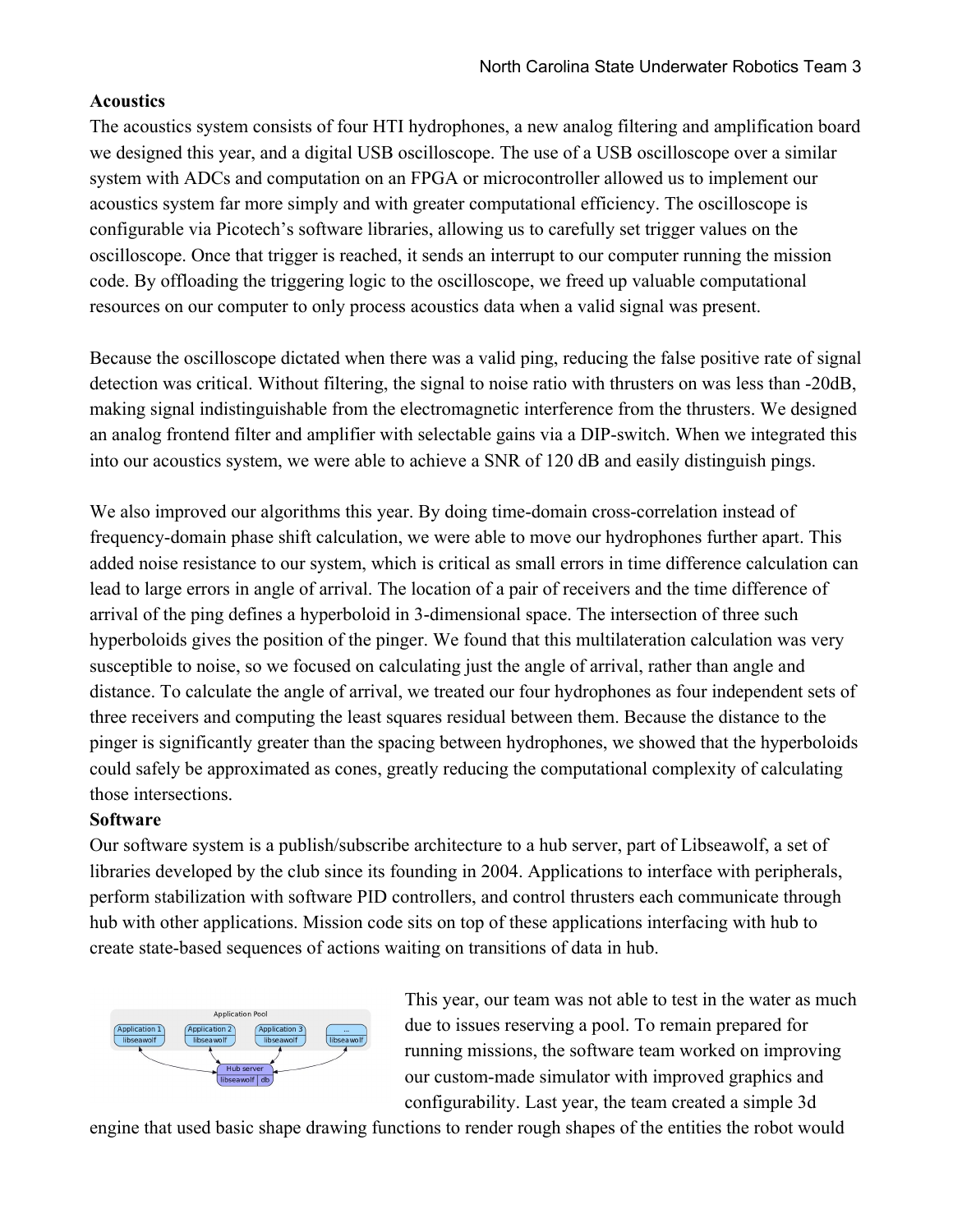encounter. This year, we expanded on this rough engine and added in the ability to use 3d object files inside our simulator. However, this engine was slow since it used custom rendering algorithms. It will be improved next year by using OpenGl to render entities.

#### **Experimental Results**

### **Mechanical**

This year, the mechanical team focused on improving the frame and pneumatics system of the robot. The original frame of the robot had some structural issues, with two of the four legs breaking during competition last year due to the fragility of the original acrylic legs as well as poor handling of transporting the robot. To fix these issues, we decided to rework the frame by removing unused holes in the frame to add more material for support. In addition, the team 3D printed boots and plates to help improve the points of contact on the ground and reinforce the frame. To solve the issue of poor handling, we also 3D printed handles that fit over the battery hulls for easier transportation of the robot. Another system that the mechanical team improved this year was the pneumatics system that powers our torpedo launchers and droppers. To update our old system from last year, we decided to move to a manifold system that helped centralize all of our tubing for the system. In addition, we tested the waterproof capabilities of IP67 and IP68 enclosures at an 11ft depth for extended periods of time in order to replicate the most optimal conditions during competition. These tests provided the data necessary to help us make the best decision when selecting an enclosure for the pneumatics circuitry necessary for powering and controlling the system.



Seawolf VII boots on redesigned frame, left, and Polycase enclosure for pneumatics, right

#### **Acoustics**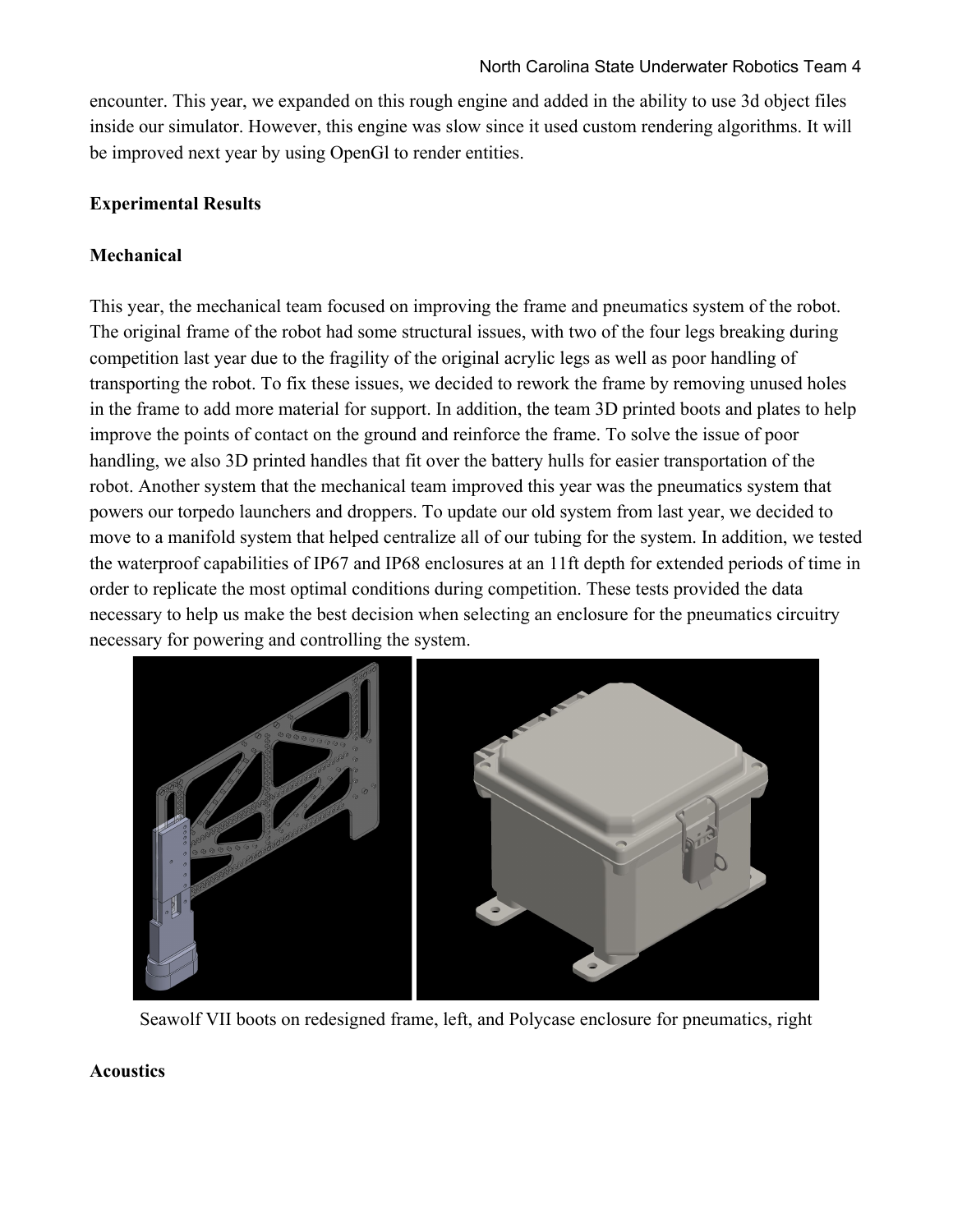Acoustics testing this year was done with the goal of maximizing signal to noise ratio and optimizing receiver spacing. We were able to successfully achieve over 120dB of gain through our bandpass filtering and amplification board, which used a combination of off-the-shelf butterworth filters with our own passive filtering circuit to provide 8th-order filtering and user-selectable between 8x and 512x amplification. To develop our algorithms and optimize our receiver spacing, we created a mechanical rig to stabilize the robot inside a PVC cage with extenders to place the hydrophones at a known distance. This allowed us to do integration testing of our system, as well as spin up the thrusters to verify that we could successfully reject noise



Filtered vs. Unfiltered Hydrophone Signals

#### **Acknowledgments**

The NC State University Robotics Team could not exist without the help of our sponsors and faculty support. In particular, we would like to thank NC State University, the College of Engineering, NC Space Grant, PicoTech, Fischer Connectors, and Altium. We would also like to thank Dr. Hoon Hong, Dr. Rudra Dutta, and our faculty advisor, Dr. John Muth, for their advice and support.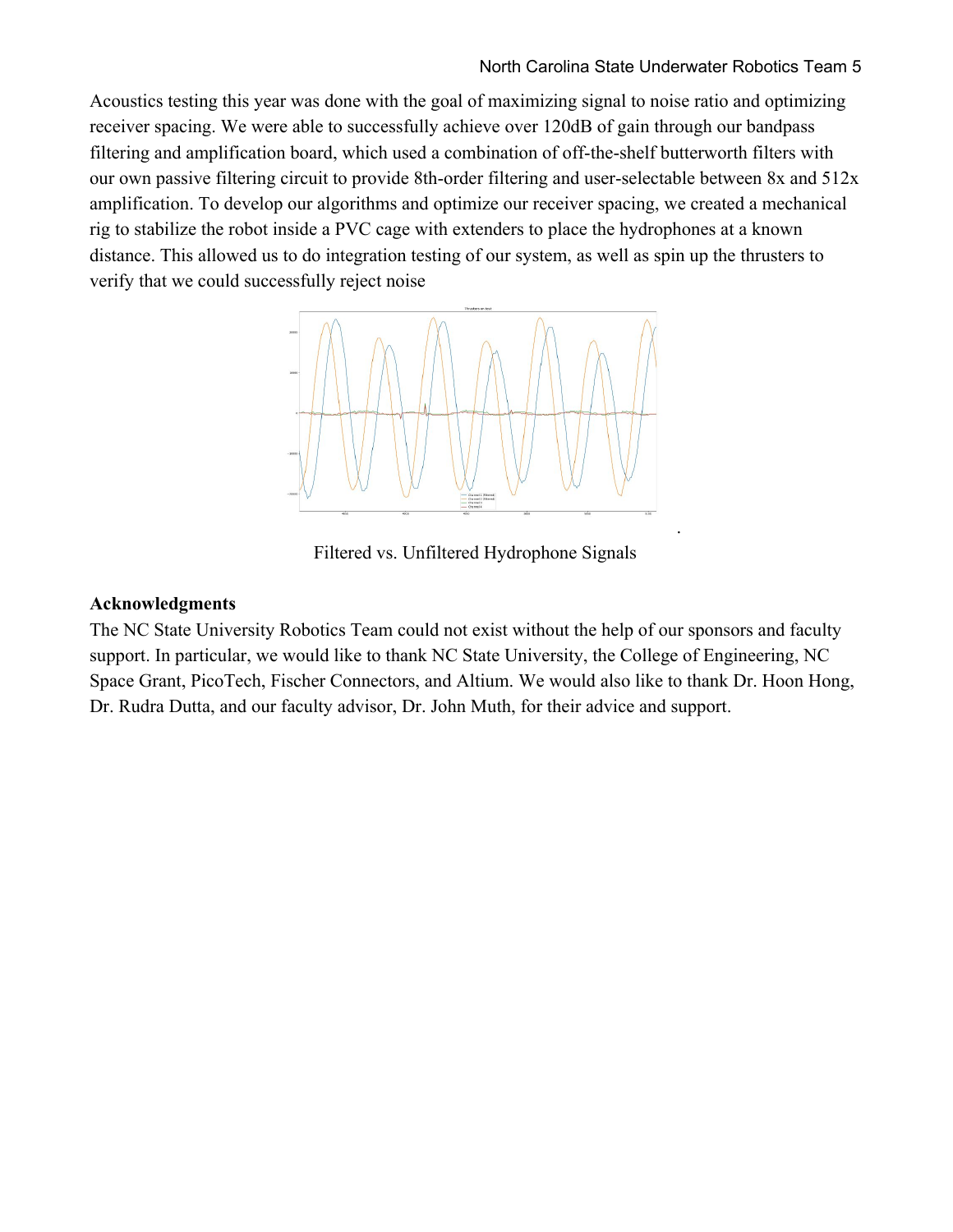# **Appendix A: Expectations**

## **Subjective Measures**

|                                                        | Maximum Points | Expected<br>Points | Points Scored |
|--------------------------------------------------------|----------------|--------------------|---------------|
| Utility of team website                                | 50             | 50                 |               |
| Technical Merit (from journal paper)                   | 150            | 150                |               |
| Written Style (from journal paper)                     | 50             | 50                 |               |
| Capability for Autonomous Behavior<br>(static judging) | 100            | 100                |               |
| Creativity in System Design (static<br>judging)        | 100            | 100                |               |
| Team Uniform (static judging)                          | 10             | 10                 |               |
| Team Video                                             | 50             | 50                 |               |
| Pre-Qualifying Video                                   | 100            | $\overline{0}$     |               |
| Discretionary points (static judging)                  | 40             | 40                 |               |
| Total                                                  | 650            | 610                |               |

## **Performance Measures**

|                                               | <b>Maximum Points</b> | Expected<br>Points | Points Scored |
|-----------------------------------------------|-----------------------|--------------------|---------------|
| Weight                                        | See Table 1 / Vehicle |                    |               |
| Marker/Torpedo over weight or size by<br><10% | Minus 500 / marker    |                    |               |
| Gate: Pass through                            | 100                   | 100                |               |
| Gate: Maintain fixed heading                  | 150                   | 150                |               |
| Gate: Coin Flip                               | 300                   | $\overline{0}$     |               |
| Gate: Pass through 60% section                | 200                   | 100                |               |
| Gate: Pass through 40% section                | 400                   | 300                |               |
| Gate: Style                                   | $+100$ (8x max)       | 100                |               |
| Collect Pickup: Crucifix                      | $400/$ object         | $\boldsymbol{0}$   |               |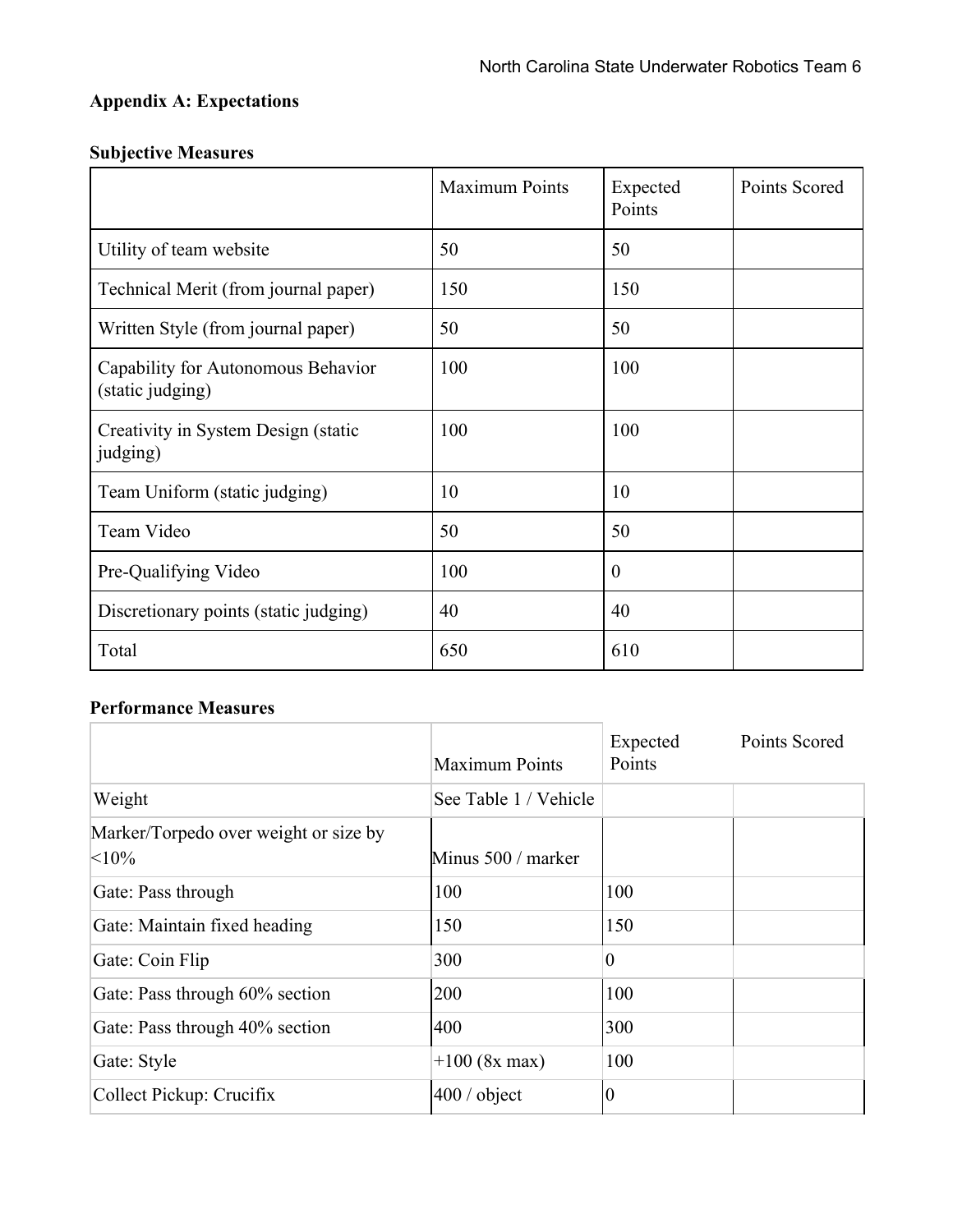| Follow the "Path" (2 total) 100 / segment                  | $100/$ segment         | 200              |  |
|------------------------------------------------------------|------------------------|------------------|--|
| Slay Vampires: Any, Called                                 | 300, 600               | 100              |  |
|                                                            | 700, 1000 / marker (2) |                  |  |
| Drop Garlic: Open, Closed                                  | $+$ pickup)            | $\boldsymbol{0}$ |  |
| Drop Garlic: Move Arm                                      | 400                    | $\theta$         |  |
| Stake through Heart: Open Oval, Cover                      | 800, 1000, 1200,       |                  |  |
| Oval, Sm Heart                                             | torpedo $(max 2)$      | 300, 200, 200, 0 |  |
| Stake through Heart: Move lever                            | 400                    | $\overline{0}$   |  |
| Stake through Heart: Bonus - Cover Oval                    | 500                    | $\boldsymbol{0}$ |  |
| Expose to Sunlight: Surface in Area                        | 1000                   |                  |  |
| Expose to Sunlight: Surface with object                    | $400 /$ object         | 0                |  |
| Expose to Sunlight: Open coffin                            | 400                    | 0                |  |
|                                                            | 200 / object (Crucifix |                  |  |
| <b>Expose to Sunlight: Drop Pickup</b>                     | only)                  |                  |  |
| Random Pinger first task                                   | 500                    | 500              |  |
| Random Pinger second task                                  | 1500                   | 1500             |  |
| Inter-vehicle Communication                                | 1000                   | 0                |  |
| Finish the mission with T minutes (whole $+$<br>factional) | $T \times 100$         | 500              |  |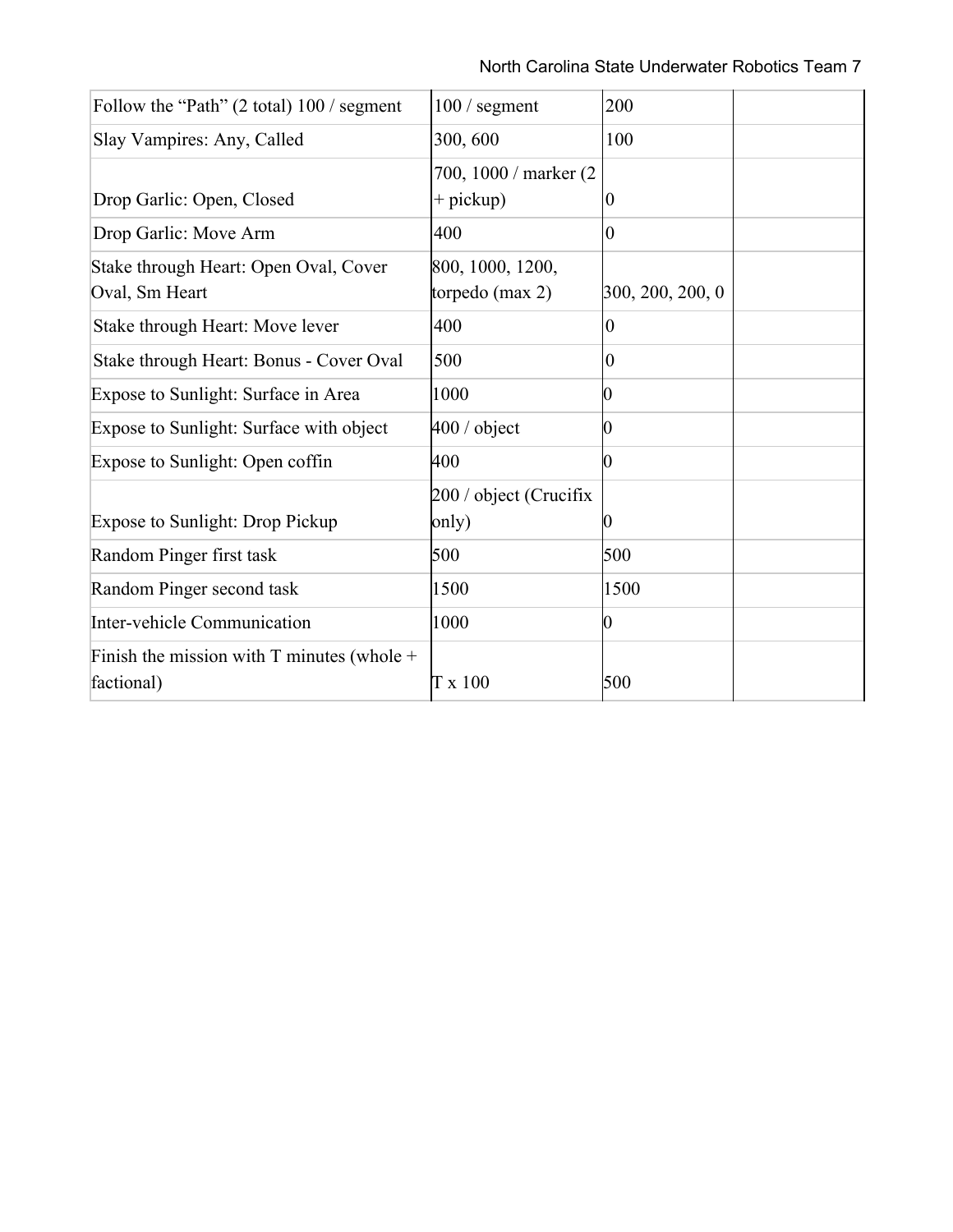# **Appendix B**

| Component                                   | Vendor               | Model/Type              | <b>Specs</b>                                        |
|---------------------------------------------|----------------------|-------------------------|-----------------------------------------------------|
| <b>Component Vendor</b><br>Model/Type Specs |                      |                         |                                                     |
| Frame                                       | Custom               |                         | Laser cut acrylic and 3D printed PLA<br>parts       |
| <b>Waterproof Housing</b>                   | Custom               |                         | Custom aluminum endcaps with double<br>o-ring seals |
| <b>Waterproof Connectors</b>                | Fischers             | 103, 104, 105<br>series |                                                     |
| <b>Bulkhead connectors</b>                  | <b>SMC</b>           |                         |                                                     |
| Thrusters                                   | <b>Blue Robotics</b> | T100 and T200           |                                                     |
| <b>Motor Control</b>                        |                      |                         |                                                     |
| <b>High Level Control</b>                   | <b>BlueRobotics</b>  | <b>BlueESC</b>          |                                                     |
| Actuators                                   | <b>SMC</b>           | C85N8-10T               | Single Acting/Double acting                         |
| Solenoids                                   | <b>SMC</b>           |                         |                                                     |
| Propellers                                  |                      |                         |                                                     |
| <b>Battery</b>                              |                      |                         |                                                     |
| Converter                                   |                      |                         |                                                     |
| Regulator                                   |                      |                         |                                                     |
| CPU                                         | Simply NUC           | 7i7DNBE Board<br>Kit    |                                                     |
| Internal Comm Network                       |                      |                         |                                                     |
| <b>External Comm Interface</b>              |                      |                         |                                                     |
| Programming Language 1                      |                      | Python                  |                                                     |
| Programming Language 2                      |                      | $\mathsf C$             |                                                     |
| Compass                                     |                      |                         |                                                     |
| Inertial Measurement Unit<br>(IMU)          |                      |                         |                                                     |
| Doppler Velocity Log (DVL)                  |                      |                         |                                                     |
| Camera(s)                                   |                      |                         |                                                     |
| Hydrophones                                 |                      |                         |                                                     |
| Manipulator                                 |                      |                         |                                                     |
| Algorithms: vision                          | Opencv               |                         |                                                     |
| Algorithms: acoustics                       | Numpy                |                         |                                                     |
| Algorithms: localization and<br>mapping     | self                 |                         |                                                     |
| Algorithms: autonomy                        | self                 |                         |                                                     |